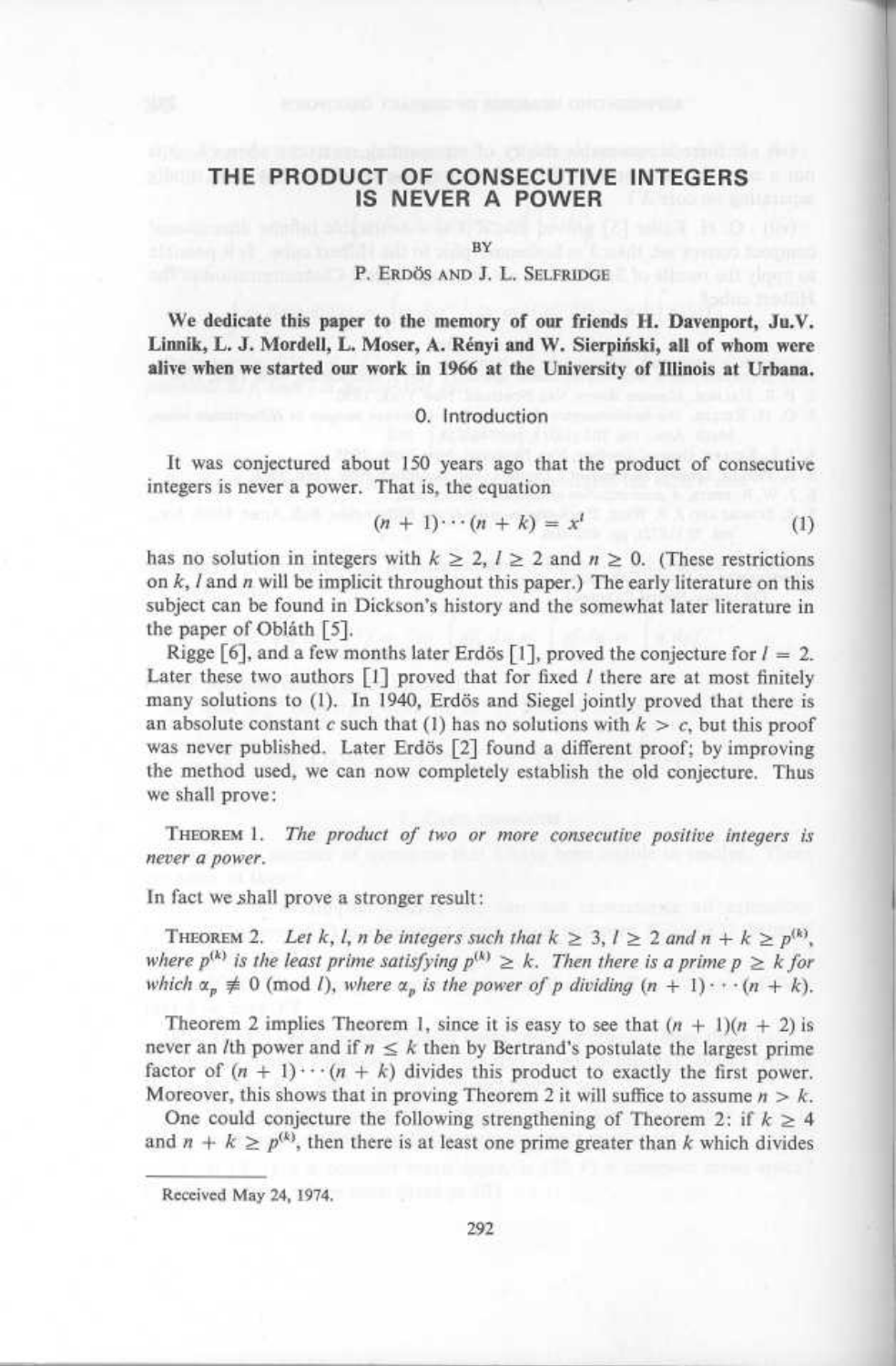$(n + 1) \cdots (n + k)$  to the first power. This conjecture, if true, seems very deep. The requirement of  $k \geq 4$  is motivated by 1

$$
\binom{50}{3} = 140^2.
$$

Now we start the proof of Theorem 2 . We suppose that Theorem 2 is false for some particular  $k$ ,  $l$  and  $n$ , and show that in every case this leads to a contradiction. As noted above, we assume  $n > k$ .

## <sup>1</sup> . Basic lemmas

First observe that by the well-known theorem of Sylvester and Schur [3] there is always a prime greater than k which divides  $(n + 1) \cdots (n + k)$ , since  $n > k$ . Such a prime divides only one of the k factors, so  $n + k \geq (k + 1)^l$ , whence

$$
n > k1.
$$
 (2)

Furthermore since we suppose Theorem 2 is false, for  $1 \le i \le k$  we have

$$
n + i = a_i x_1^i, \tag{3}
$$

where  $a_i$  is *l*th-power free and all its prime factors are less than  $k$ .

In the proof [1] for the case  $l = 2$ , it was shown that  $a_i \neq a_j$  if  $i \neq j$ . In fact for  $l > 2$  it is also known that the products  $a_i a_j$  are all distinct. In this paper we need the stronger result

**LEMMA 1.** For any  $1' < 1$ , the products  $a_{i_1} \cdots a_{i_l}$ ,  $(i_1 \leq \cdots \leq i_{l'})$  are all distinct.

In fact we prove that the ratio of two such products cannot be an *l*th power. First we show that (2) ensures

$$
(n + i1) \cdots (n + if-1) \neq (n + j1) \cdots (n + jf-1),
$$
 (4)

provided the two products are not identical.

Cancel any equal factors. Since  $(n + i, n + j) < k$  and  $n > k<sup>i</sup>$ , it follows that no factor of one member of (4) divides the product of the factors remaining in the other member, so the nonequality in  $(4)$  is proved.

Now we prove the lemma. For some rational  $t$ , suppose that

$$
a_{i_1}\cdots a_{i_{k-1}} = a_{j_1}\cdots a_{j_{k-1}}t^l. \tag{5}
$$

We shall show that (5) implies the subscripts must all match. Assume without loss of generality that  $(n + i_1) \cdots (n + i_{t-1}) > (n + j_1) \cdots (n + j_{t-1})$ , and put  $t = u/v$ , with  $(u, v) = 1$ . Then

$$
(n + i_1) \cdots (n + i_{l-1}) = a_{i_1} \cdots a_{i_{l-1}} \frac{x^l}{u^l}
$$

and

$$
(n + j_1) \cdots (n + j_{l-1}) = a_{j_1} \cdots a_{j_{l-1}} \frac{y^i}{v^l},
$$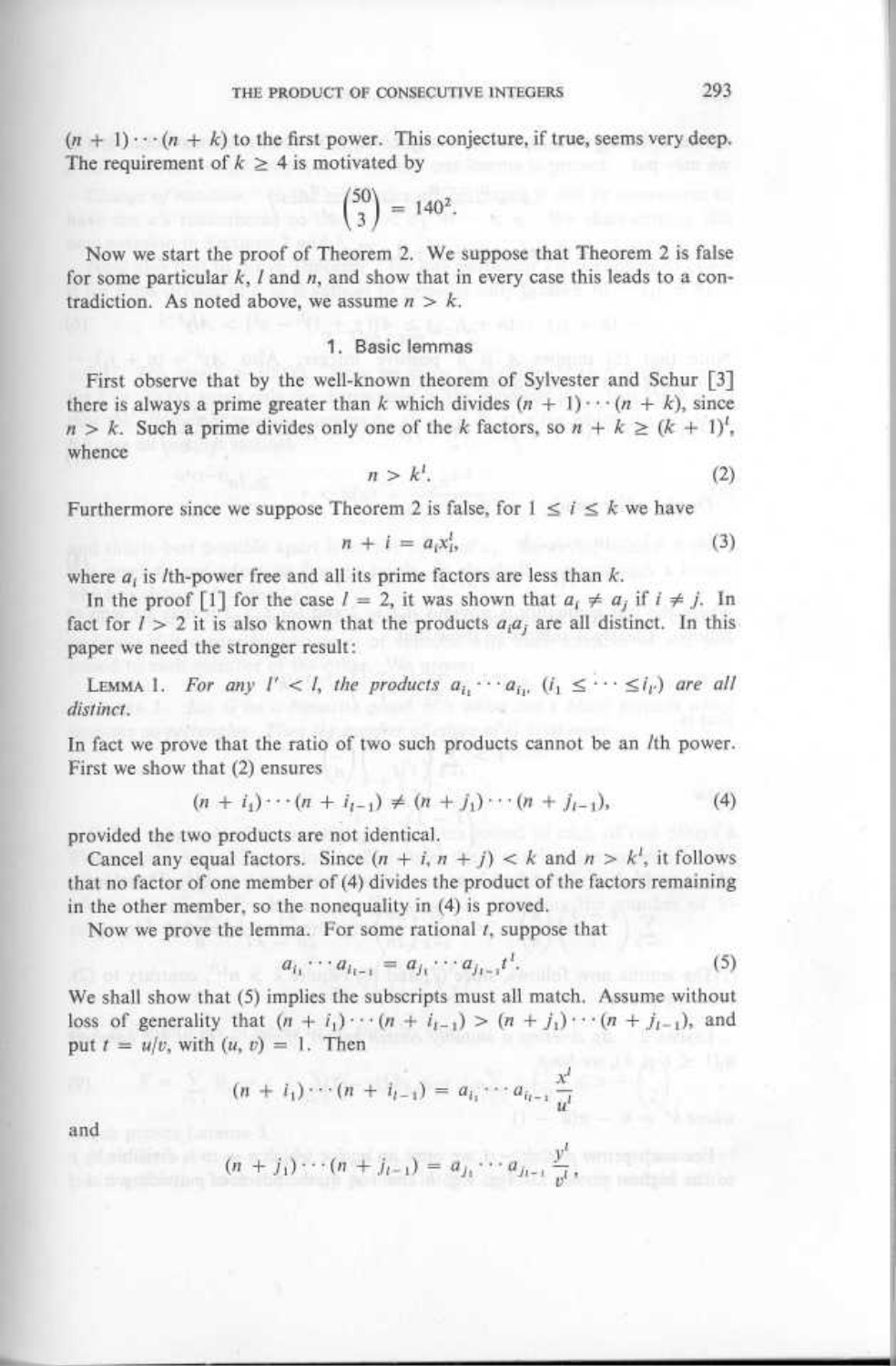where  $x = ux_{i_1} \cdots x_{i_{l-1}}$  and  $y = vx_{j_1}$ 294 **P.** ERDÖS AND J. L. SELFRIDGE<br>where  $x = ux_{i_1} \cdots x_{i_{l-1}}$  and  $y = vx_{j_1} \cdots x_{j_{l-1}}$  in the notation of (3). By (5), we may put 294<br>where  $x = ux_{i_1} \cdots x_{i_{l-1}}$ <br>we may put<br> $A$ <br>so  $Ax^l > Ay^l$  and therefore  $(n + i_1) \cdots (n + i_{l-1})$ 

$$
A = \frac{a_{i_1} \cdots a_{i_{l-1}}}{u^l} = \frac{a_{j_1} \cdots a_{j_{l-1}}}{v^l},
$$

so  $Ax^1 > Ay^1$  and therefore  $x \ge y + 1$ . Thus

$$
(n + i1) \cdots (n + il-1)
$$
  
- (n + j<sub>1</sub>) \cdots (n + j<sub>l-1</sub>) \ge A\{(y + 1)<sup>l</sup> - y<sup>l</sup>\} > A\{y<sup>l-1</sup>. (6)

Note that (5) implies A is a positive integer. Also  $Ay^t = (n + j_1) \cdots$  $(n + j_{i-1}) > n^{i-1}$ , so with (6) we have

$$
u^{l} \qquad v^{l}
$$
\nso  $Ax^{l} > Ay^{l}$  and therefore  $x \geq y + 1$ . Thus\n
$$
(n + i_{1}) \cdots (n + i_{l-1})
$$
\n
$$
= (n + j_{1}) \cdots (n + j_{l-1}) \geq A \{(y + 1)^{l} - y^{l}\} > Aly^{l-1},
$$
\n(6)\nNote that (5) implies *A* is a positive integer. Also  $Ay^{l} = (n + j_{1}) \cdots$ \n
$$
(n + j_{l-1}) > n^{l-1},
$$
 so with (6) we have\n
$$
(n + i_{1}) \cdots (n + i_{l-1}) - (n + j_{1}) \cdots (n + j_{l-1}) > A l \left(\frac{n^{l-1}}{A}\right)^{(l-1)l} \geq ln^{(l-1)^{2}l}.
$$
\nOn the other hand,\n
$$
(n + i_{1}) \cdots (n + i_{l-1})
$$
\n(8)

On the other hand,

$$
(n + i1) \cdots (n + il-1)
$$
  
- (n + j<sub>1</sub>) \cdots (n + j<sub>l-1</sub>) < (n + k)<sup>l-1</sup> - n<sup>l-1</sup> < kln<sup>l-2</sup>, (8)

where the last inequality is obvious if  $l = 2$  and for  $l \geq 3$  it may be seen as follows. Clearly it suffices to show that

$$
kn^{l-2} > \sum_{i=2}^{l-1} {l-1 \choose i} n^{l-1-i}k^i,
$$

that is

$$
1 > \sum_{i=2}^{l-1} {l-1 \choose i} \left(\frac{k}{n}\right)^{l-1}
$$

Now

$$
\binom{l-1}{i} < \frac{l^i}{2^{i-1}};
$$

also  $n > k^l$ ,  $k \geq 3$  and  $l \geq 3$ , so  $n > kl$  and moreover  $n > kl^2$ . Therefore

$$
\sum_{i=2}^{l-1} {l-1 \choose i} \left(\frac{k}{n}\right)^{i-1} < I \sum_{i=2}^{\infty} \left(\frac{kl}{2n}\right)^{i-1} = \frac{kl^2}{2n - kl} < \frac{kl^2}{n} < 1.
$$

The lemma now follows, since (1) and (8) require  $k > n^{1/2}$ , contrary to (2). Now we prove :

LEMMA 2. By deleting a suitably chosen subset of  $\pi(k-1)$  of the numbers  $a_i(1 \leq i \leq k)$ , we have

 $a_{i_1}\cdots a_{i_{k'}}\, (k-1)!$ (9)

where  $k' = k - \pi(k - 1)$ .

For each prime  $p \le k - 1$  we omit an  $a_m$  for which  $n + m$  is divisible by p to the highest power. If  $1 \le i \le k$  and  $i \ne m$ , the power of p dividing  $n + i$ 

294  $\begin{array}{c}\n 294\n \end{array}$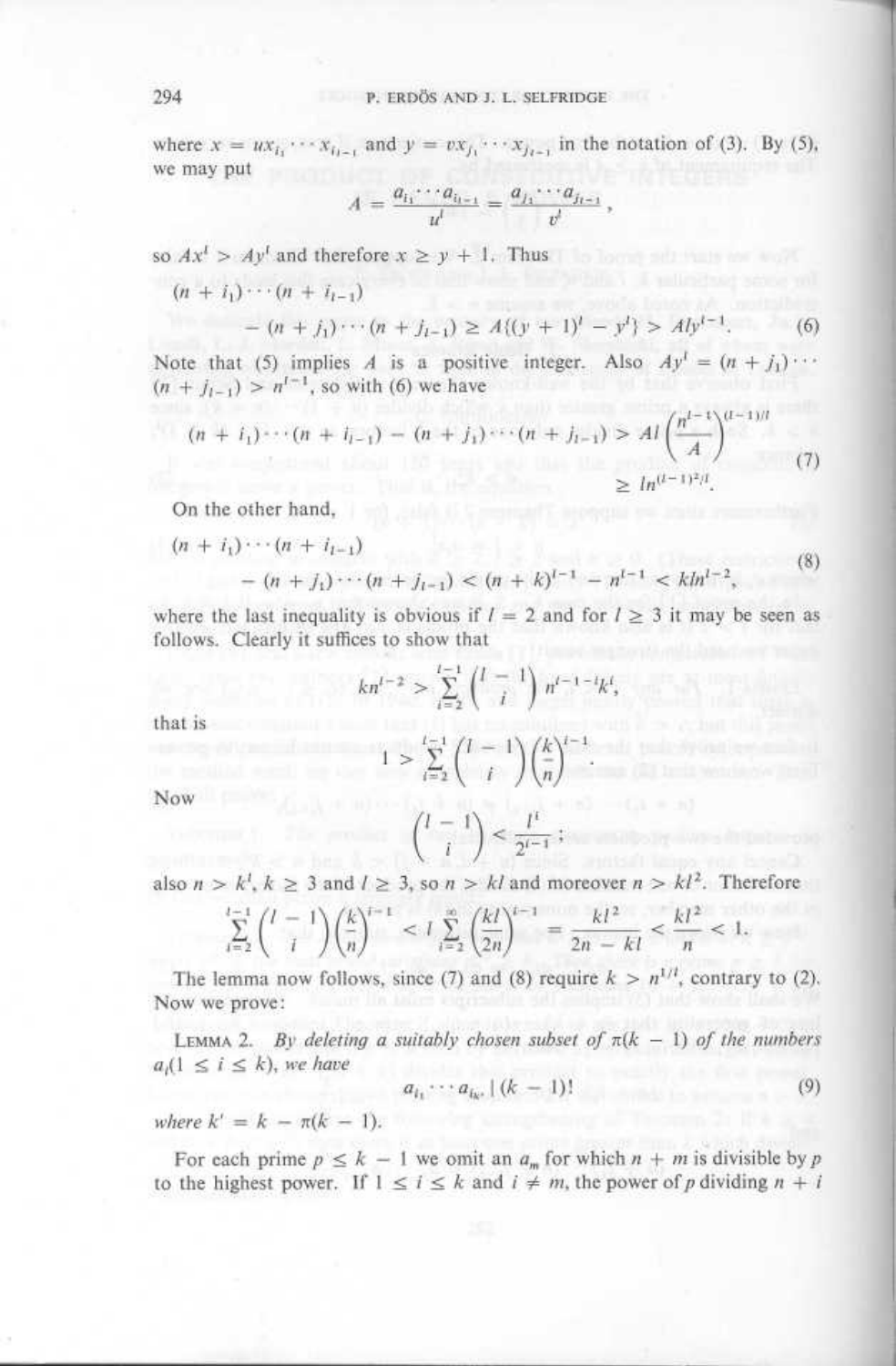is the same as the power of p dividing  $i - m$ . Thus  $p^*||a_{i_1} \cdots a_{i_{k'}}$  implies  $p^{\alpha}$  |  $(k - m)!(m - 1)!$ , so  $p^{\alpha}|(k - 1)!$  and our lemma is proved. THE PRODUCT OF<br>
is the same as the power of p d<br>  $p^{\alpha} | (k - m)!(m - 1)!$ , so  $p^{\alpha} | (k - 1)!$ <br> *Change of notation*. In the remains

Change of notation. In the remainder of this paper it will be convenient to have the a's renumbered so that  $a_1 < a_2 < \cdots < a_k$ . We shall employ this new notation in Sections 2 and 3.

Note also that to prove Theorem 2 for any particular  *it is enough to prove* it for some divisor of  $l$ , so it suffices to consider only prime  $l$ .

# 2. The case  $l > 2$

2.1. The case  $k \geq 30000$ . Now we show that (9) leads to a contradiction for  $k \geq 30000$ , using only the distinctness of the products  $a_i a_j$ . It is known [4] that the number of positive integers  $b_1 < \cdots < b_r \leq x$  for which the products  $b<sub>i</sub>b<sub>i</sub>$  are all distinct satisfies

$$
r < \pi(x) + \frac{c_1 x^{3/4}}{(\log x)^{3/2}},\tag{10}
$$

and this is best possible apart from the value of  $c_1$ . However, when r is small this result is not adequate for our needs, so we shall now establish a bound which is sharper for small  $r$ .

First we need a graph theoretic lemma. A subgraph of a graph is called a rectangle if it comprises two pairs of vertices, with each member of one pair joined to each member of the other. We prove :

LEMMA 3. Let  $G$  be a bipartite graph of  $s$  white and  $t$  black vertices which contains no rectangles. Then the number of edges of G is at most

$$
s + \binom{t}{2}.
$$

Call a subgraph of G comprising one vertex joined to each of two others a  $V$ -subgraph. Since G contains no rectangle, there can be at most one  $V$ -subgraph with any given pair of black vertices as its endpoints. Let  $s_i$  be the number of white vertices of valence i, so  $\sum_{i\geq 1} s_i = s$ . Counting the number of Vsubgraphs with black endpoints gives

$$
\sum_{i \ge 2} s_i \binom{i}{2} \le \binom{i}{2} \tag{11}
$$

If  $E$  is the number of edges of  $G$ , then by  $(11)$ 

$$
E = \sum_{i \ge 1} i s_i = s + \sum_{i \ge 2} (i - 1) s_i \le s + \sum_{i \ge 2} s_i {t \choose 2} \le s + {t \choose 2}
$$

which proves Lemma 3. A some proves which proves

Now let  $u_1 < \cdots < u_n \le x$  and  $v_1 < \cdots < v_n \le x$  be two sequences of positive integers such that every positive integer up to  $x$  can be written in the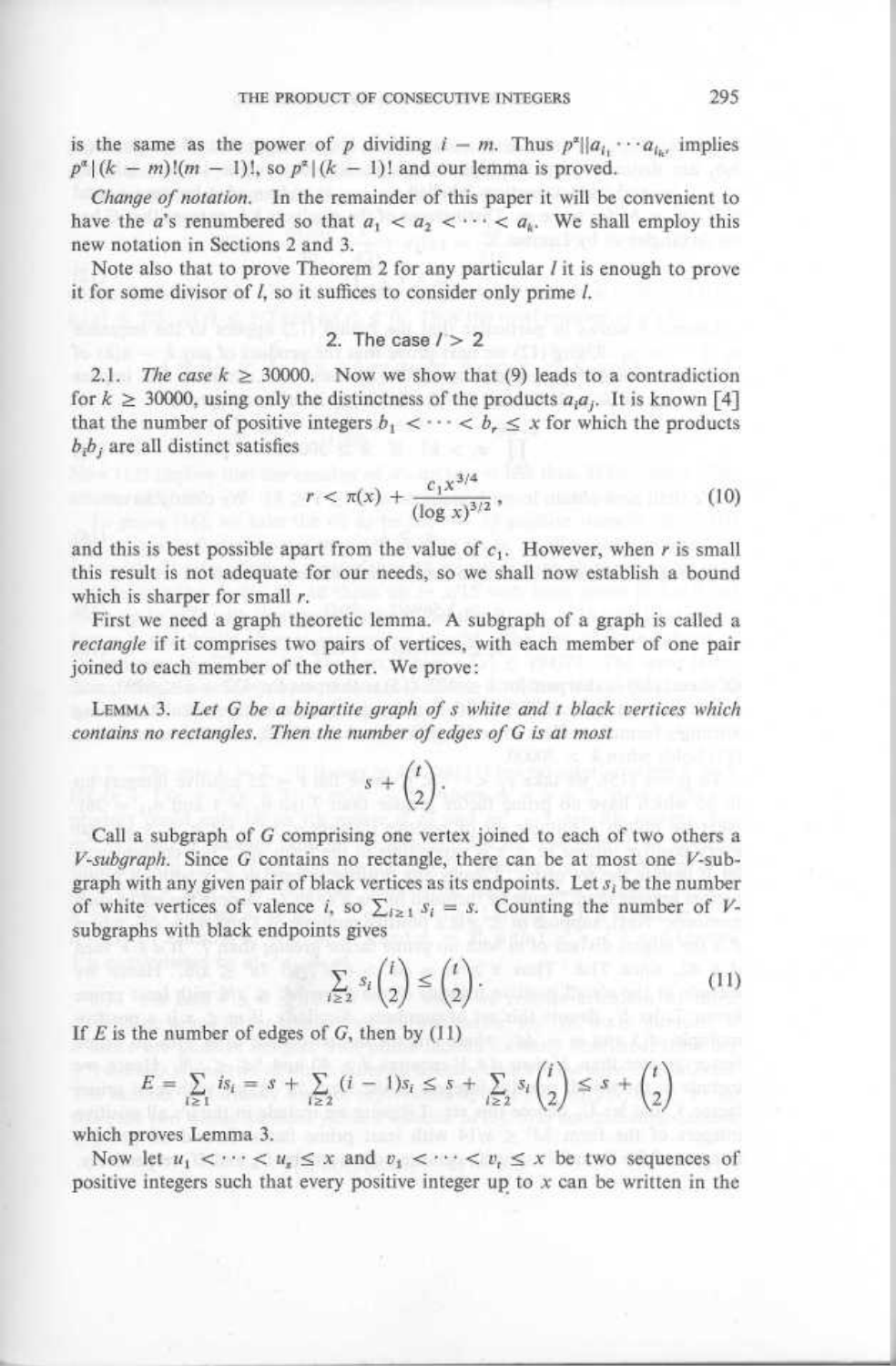form  $u_i v_i$ . If  $b_1 < \cdots < b_r \leq x$  are positive integers such that all the products  $b_i b_j$  are distinct, form the bipartite graph G with s white vertices labelled form  $u_i v_j$ . If  $b_1 < \cdots < b_r \le x$  are positive integers such that all the products  $b_i b_j$  are distinct, form the bipartite graph G with s white vertices labelled  $u_1, \ldots, u_s$  and t black vertices labelled  $v_1, \ldots, v_t$  and a no rectangles so by Lemma 3, 296 **P.** ERDÖS AND J. L. SELFRIDGE<br>
form  $u_i v_j$ . If  $b_1 < \cdots < b_r \le x$  are positive integers such that all the products<br>  $b_i b_j$  are distinct, form the bipartite graph G with s white vertices labelled<br>  $u_1, \ldots, u_s$  and t blac

$$
r \leq s + \binom{t}{2}.
$$
 (12)

Lemma 1 shows in particular that the bound (12) applies to the sequence  $a_1 < \cdots < a_k$ . Using (12) we next prove that the product of any  $k - \pi(k)$  of the a's exceeds k! provided  $k \ge 30000$ . Because of Lemma 2 this implies Theorem 2 for  $k \geq 30000$  and  $l > 2$ . Evidently it suffices to prove

$$
\prod_{i=1}^{k-\pi(k)} a_i > k! \quad \text{if} \quad k \ge 30000. \tag{13}
$$

We shall now obtain lower bounds on  $a_i$   $(1 \le i \le k)$ . We clearly have

$$
a_i \ge i,\tag{14}
$$

and using (12) we shall show two further inequalities

$$
a_i \ge 3.5694(i - 304),\tag{15}
$$

$$
a_i \ge 4.3402(i - 1492). \tag{16}
$$

Of these, (14) is sharpest for  $i \le 422$ , (15) is sharpest for  $422 < i \le 6993$ , and (16) is sharpest for  $i > 6993$ . With these inequalities, a routine calculation using Stirling's formula suffices to verify (13) when  $k = 30000$ , and (16) ensures that (13) holds when  $k > 30000$ .

To prove (15), we take  $v_1 < \cdots < v_r$  to be the  $t = 25$  positive integers up to 36 which have no prime factor greater than 7 (so  $v_1 = 1$  and  $v_{25} = 36$ ). Next we obtain a suitable set of positive integers  $u_1 < \cdots < u_s \leq x$  so that every positive integer  $m \le x$  is expressible in the form  $u_i v_j$ . For convenience, let V denote the set of v's. Clearly any positive integer  $m \leq x$  with all prime factors greater than 7 must be included in the  $u$ 's: let  $U_1$  denote the set of such numbers. Next, suppose  $m \le x$  is a positive multiple of 7 and  $m = dd'$ , where d is the largest divisor of m with no prime factor greater than 7. If  $d \notin V$  then  $d \geq 42$ , since 7 | d. Thus  $x \geq m = dd' > 42d'$ , so 7d'  $\leq x/6$ . Hence we include in the u's all positive integers of the form  $7d' \le x/6$  with least prime factor 7: let  $U_2$  denote this set of numbers. Similarly, if  $m \leq x$  is a positive multiple of 5 and  $m = dd'$ , where d is the largest divisor of m with no prime factor greater than 5, then  $d \notin V$  requires  $d \geq 40$  and  $5d' \leq x/8$ . Hence we include in the u's all positive integers of the form  $5d' \leq x/8$  with least prime factor 5, and let  $U_3$  denote this set. Likewise we include in the u's all positive integers of the form  $3d' \leq x/14$  with least prime factor 3, and all positive integers of the form  $2d' \le x/20$ , denoting these sets by  $U_4$  and  $U_5$  respectively.

296  $\begin{array}{c}\n 296 \\
 \end{array}$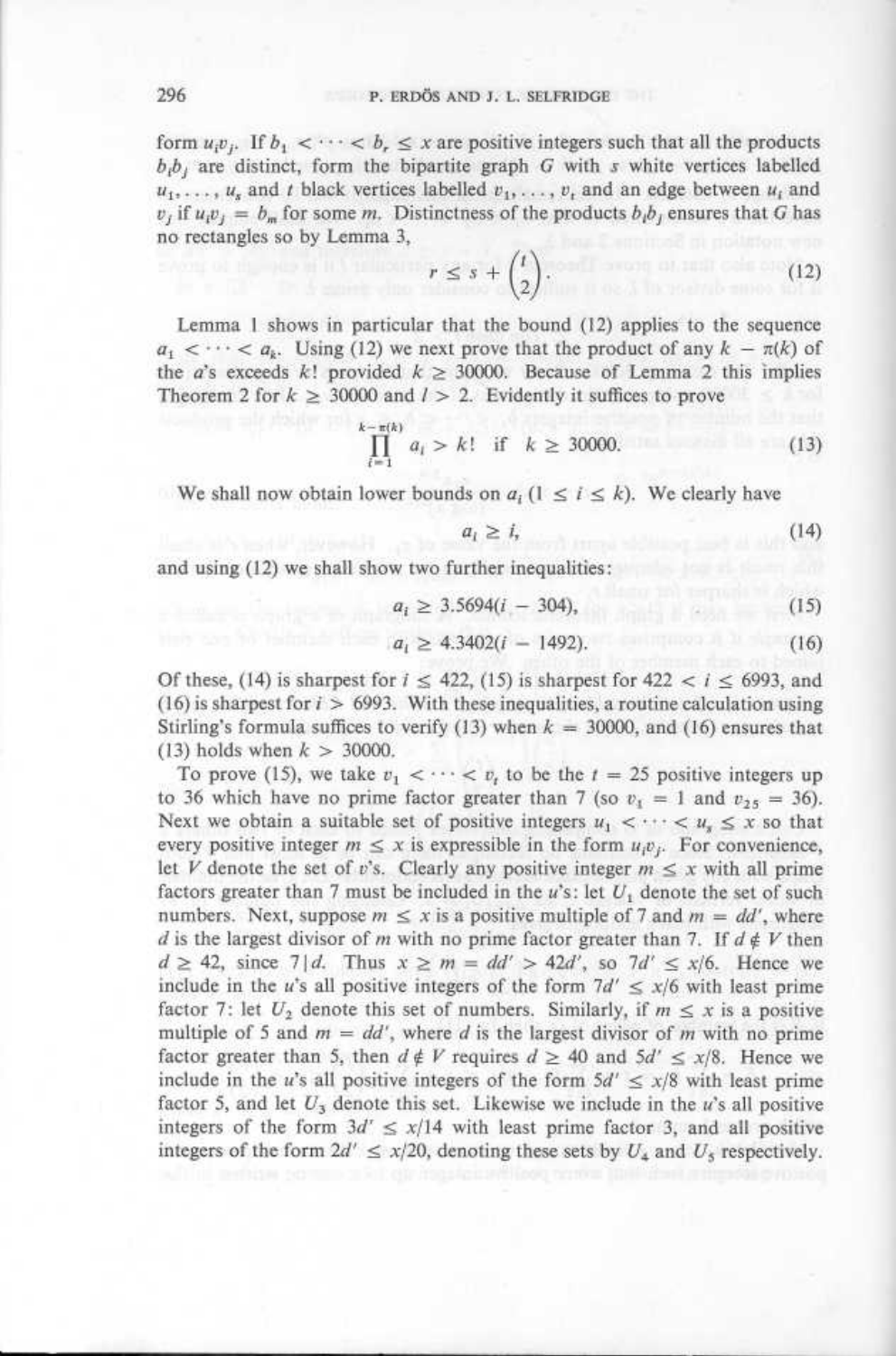Now every positive integer  $m \leq x$  is expressible in the form  $m = u_i v_j$  for some  $u_i \in U$  and  $v_i \in V$ , where U denotes the union of  $U_1, \ldots, U_5$ . 

The number of  $u$ 's in each  $U_i$  can readily be calculated. For example

$$
|U_2| = \frac{\phi(30)}{30} \cdot \frac{x}{42} + \varepsilon_2(x) = \frac{2x}{315} + \varepsilon_2(x),
$$

where the error term has the bound  $\varepsilon_2(x) \le 14/15$ . Likewise  $\varepsilon_1(x) \le 53/35$ ,  $\varepsilon_3(x) \leq 2/3$ ,  $\varepsilon_4(x) \leq 1/2$  and  $\varepsilon_5(x) \leq 0$ . Thus the total number of u's is

$$
s = |U| = \sum_{i=1}^{5} |U_i| = \left(\frac{8}{35} + \frac{2}{315} + \frac{1}{120} + \frac{1}{84} + \frac{1}{40}\right)x
$$
  
+ 
$$
\sum_{i=1}^{5} \varepsilon_i(x) < \frac{353}{1260}x + 4.
$$

Now (12) implies that the number of a's up to x is less than  $353x/1260 + 304$ , whence  $(15)$ .

To prove (16), we take the v's to be the  $t = 55$  positive integers up to 100 with no prime factor greater than 11, and the u's to be all positive integers up to x with all prime factors greater than 11, together with all those up to  $x/10$ with least prime factor 11, all those up to  $x/15$  with least prime factor 7, all those up to  $x/21$  with least prime factor 5, all those up to  $x/35$  with least prime factor 3, and finally all even integers up to  $x/54$ . The first of these subsets of u's contains  $16x/77 + \varepsilon_0(x)$  numbers, where  $\varepsilon_0(x) \le 194/77$ . The error terms in counting the other subsets of  $u$ 's are the same as before, so the total error is less than 7. With (12), this leads to (16). Now we shall work upwards from small  $k$  to resolve the cases with  $k < 30000$ .

2.2. The case  $k = 3$ . It is easy to see that (1) has no solution when  $k = 3$ , for  $(n + 1)(n + 2)(n + 3) = m(m^2 - 1)$ , where  $m = n + 2$ , shows that the product could only be an *l*th power if m and  $m<sup>2</sup> - 1$  are *l*th powers, but  $m<sup>2</sup> - 1$  and  $m<sup>2</sup>$  cannot both be *l*th powers. But for Theorem 2 we need to show  $\alpha_p \neq 0$  (mod *l*) for some prime  $p \geq 3$ , where  $\alpha_p$  is the power of p in  $(n + 1)(n + 2)(n + 3)$ . Suppose there is no such p. If n is even,  $(n + 1)$ ,  $(n + 3) = 1$  ensures  $a_1 = a_2 = 1$ , contradicting Lemma 1. If n is odd,  $(n + 1,$  $(n + 3) = 2$  ensures  $a_1 = 1$ ,  $a_2 = 2$  and  $a_3 = 2^{\alpha}$ , with  $1 < \alpha < l$ , and Lemma 1 is contradicted by  $a_1^{x-1}a_3 = a_2^x$ .

2.3. The case  $4 \le k \le 1000$ ,  $l = 3$ . Here we restrict attention to those  $a$ 's with no prime factor greater than the mth prime, say  $f(k, m)$  in number. If  $u$  and  $v$  are positive integers with prime factors similarly restricted, there are  $3<sup>m</sup>$  rationals  $u/v$  no two of which differ by a factor which is the cube of a rational. The number of formally distinct expressions  $a_i/a_j$  is  $f(k, m)\{f(k, m) - 1\}$ , so there are two whose quotient yields a solution to (5), thus contradicting Lemma 1, if

$$
f(k, m)\{f(k, m) - 1\} > 3m.
$$
 (17)

297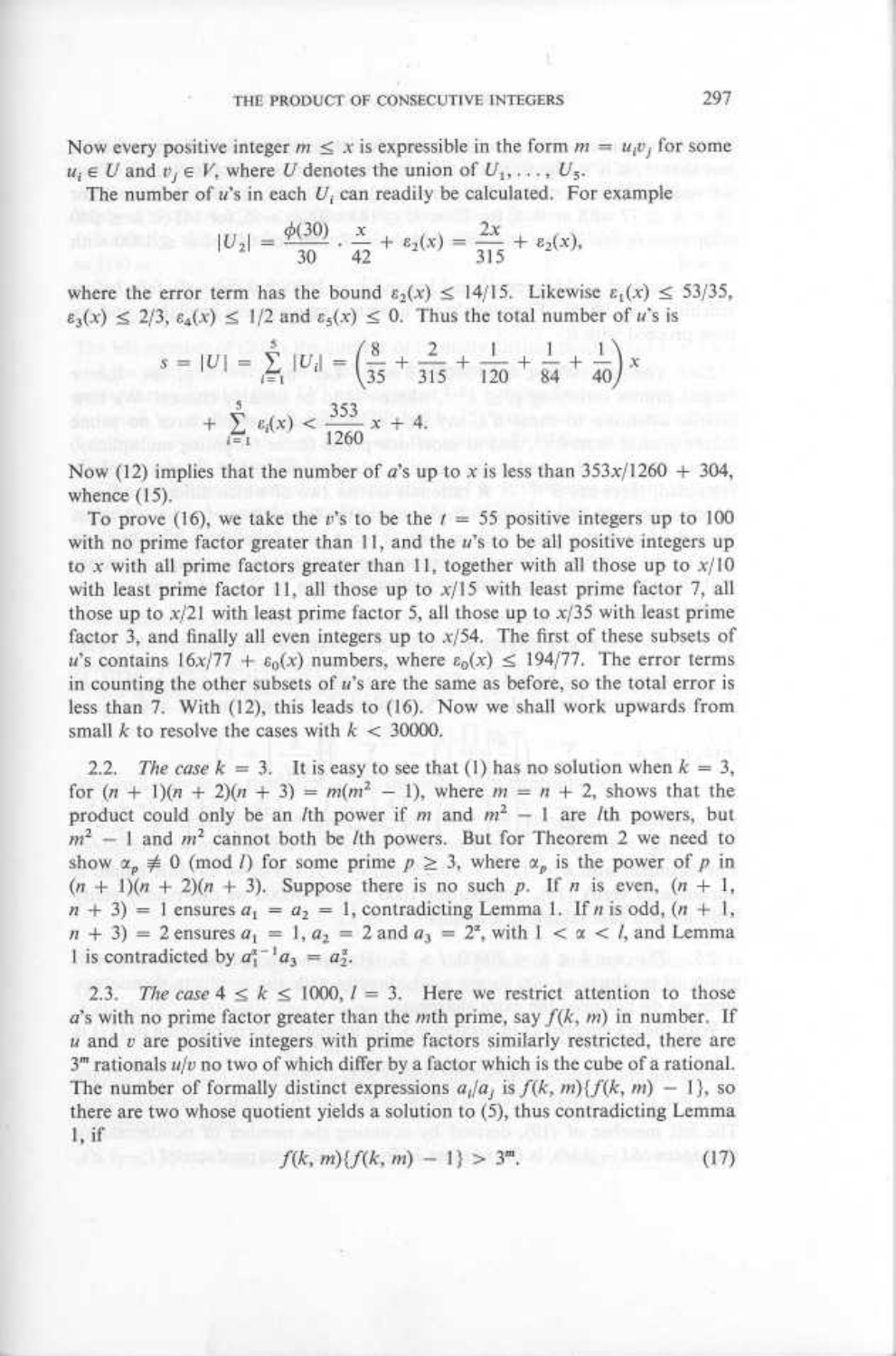Since the  $a$ 's arise as divisors of  $k$  consecutive integers, and have all prime factors less than  $k$ , it is straightforward to calculate a lower bound for  $f(k, m)$ . Thus we verify (17) for  $4 \leq k \leq 10$  with  $m = 2$ , for  $10 \leq k \leq 28$  with  $m = 3$ , for  $28 < k \le 77$  with  $m = 4$ , for  $77 < k \le 143$  with  $m = 5$ , for  $143 < k \le 340$ with  $m = 6$ , for 340 <  $k \le 646$  with  $m = 7$ , and for  $646 < k \le 1000$  with  $m = 8$ . 298<br>Since the  $a$ 's aris<br>less than  $k$ , it is

> This method could be continued beyond  $k = 1000$ , but certainly fails before reaching  $k = 10000$ . Fortunately we have an improvement available, and we now proceed with it.

2.4. The case  $1000 < k < 30000$ ,  $l = 3$ . Let  $q_1 < \cdots < q_n$  be the r largest primes satisfying  $q_i \leq k^{1/2}$ , where r is to be suitably chosen. We now restrict attention to those  $a$ 's, say  $F(k, r)$  in number, which have no prime factor greater than  $k^{1/2}$ , and at most one prime factor (counting multiplicity) among the  $q$ 's. If  $u$  and  $v$  are positive integers with prime factors similarly restricted, there are  $3^{*(q_1)-1}$  R rationals  $u/v$  no two of which differ by a factor which is the cube of a rational. In this count the factor  $R = r^2 + r + 1$  arises from the fact that  $u$  and  $v$  each contain at most one of the  $q$ 's as a divisor. As in (17), the number of formally distinct expressions  $a_i/a_j$  is enough to ensure that there are two whose quotient yields a solution to (5), and therefore contradicts Lemma 1, if 298<br> **P.** ERDÖS AND J. L. SELFRIDGE<br>
Time the *a*'s arise as divisors of *k* consecutive integers, and have all prime factors<br>
less than *k*, it is straightforward to calculate a lower bound for  $f(k, m)$ . Thus<br>
we write  $($ 

$$
F(k, r)\{F(k, r) - 1\} > 3^{\pi(q_1) - 1}(r^2 + r + 1). \tag{18}
$$

To obtain a lower bound for  $F(k, r)$ , note that for each prime p in  $(k^{1/2}, k)$ we omit at most  $\lfloor k/p \rfloor + 1$  of the *a*'s; similarly for the products  $q_i^2$  and  $q_iq_j$ , so

$$
F(k, r) \ge k - \sum_{k^{1/2} \le p \le k} \left( \frac{k}{p} \right] + 1 \right) - \sum_{1 \le i \le j \le r} \left( \frac{k}{q_i q_j} \right] + 1
$$
  

$$
\ge k - \sum_{k^{1/2} \le p \le k} \left( \frac{k}{p} \right] + 1 \right) - \left[ \frac{k}{2} \left\{ \sum_{i=1}^r \frac{1}{q_i^2} + \left( \sum_{i=1}^r \frac{1}{q_i} \right)^2 \right\} \right] - {r + 1 \choose 2}.
$$

For example, with  $k = 175^2 = 30625$  and  $r = 31$  (so  $q_1 = 29$ ) this bound is adequate to verify (18). Indeed, for  $1000 < k < 30000$  we can readily verify (18), in each case taking q, around  $k^{0.3}$ .

2.5. The case  $4 \le k \le 30000$ ,  $l > 3$ . Here it is inconvenient to work with ratios of products of a's, so we work directly with the products themselves, since we do not need the extra sharpness.

With the  $a$ 's selected as in Section 2.3, the inequality corresponding to  $(17)$  is

$$
\binom{f(k, m) + l - 2}{l - 1} > l^m,\tag{19}
$$

The left member of (19), derived by counting the number of nondecreasing sequences of  $I - 1$  a's, is the number of formally distinct products of  $I - 1$  a's,

298  $\begin{array}{c}\n 298\n \end{array}$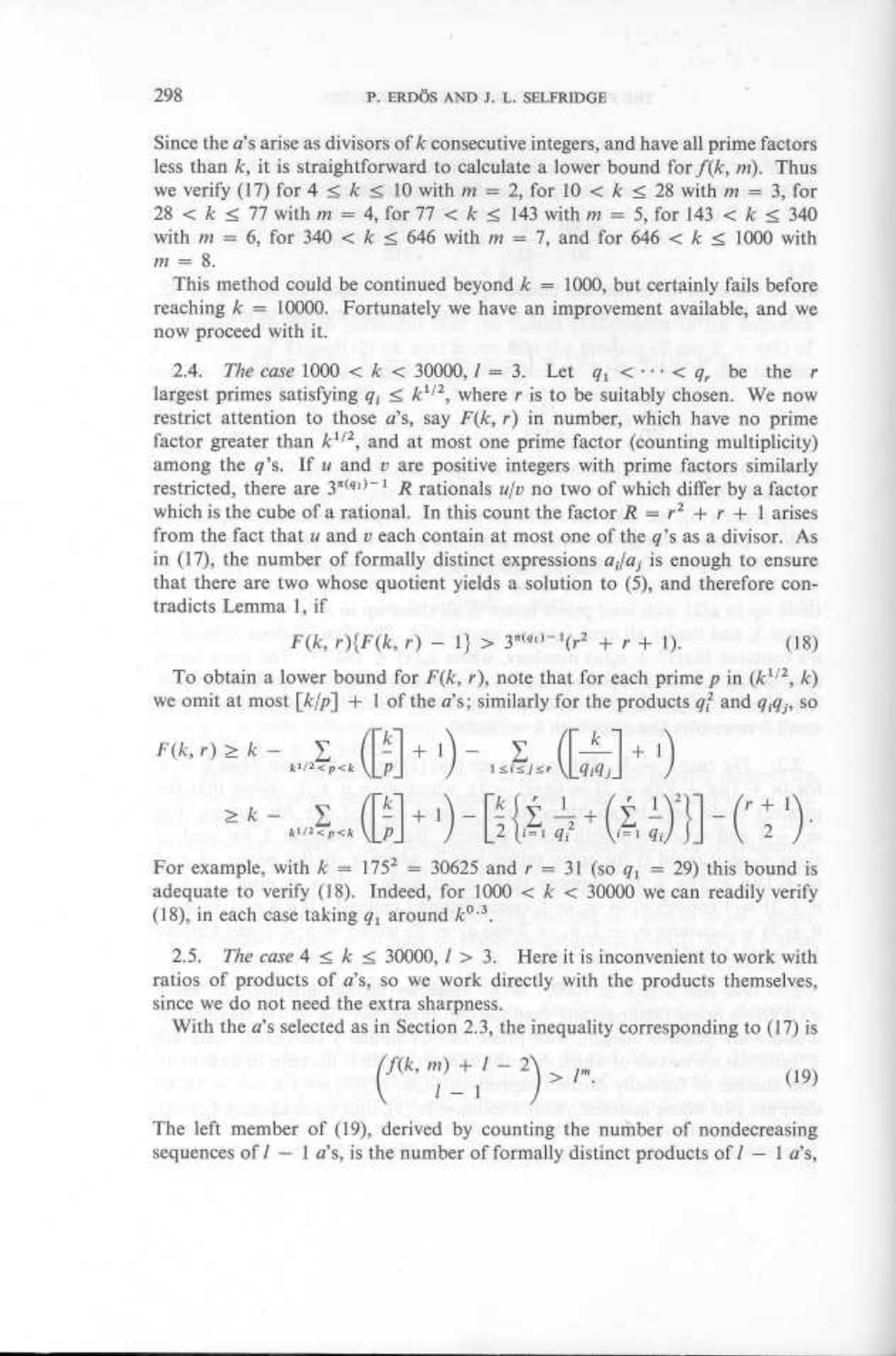and the right member is the number of lth-power free positive integers with all prime factors among the first  $m$  primes. When (19) holds, (5) has a solution, contradicting Lemma 1. It is easy to verify by direct computation that (17) implies (19) for  $4 \leq k \leq 1000$  and m chosen as in Section 2.3.

Similarly, with the a's selected as in Section 2.4, the inequality corresponding to  $(18)$  is

$$
\binom{F(k, r) + l - 2}{l - 1} > l^{\pi(q_1) - 1} \binom{l + r - 1}{l - 1}.
$$
 (20)

The left member of (20) is the number of formally distinct products of  $I - 1$  a's, and the right member is the number of lth-power free positive integers with no prime factor greater than  $k^{1/2}$  and at most  $l - 1$  prime factors among the q's (counted by multiplicity). When (20) holds, (5) has a solution, contradicting Lemma 1. For  $1000 < k < 30000$  and the values of r chosen as in Section 2.4, (20) easily holds when (18) holds.

This completes the proof of Theorem 2 for  $l > 2$ . It seems certain that one could get a more general inequality than (19) and (20), leading to a more elegant method valid for all k.

## 3. The case  $l = 2$

It remains to prove that  $(n + 1) \cdots (n + k)$  always contains a prime  $p \ge k$ to an odd exponent. (We already know that the product is not a square, by the results of Rigge and Erdös cited earlier.)

The *a*'s are now square-free and, by Lemma 1, all distinct. So, by Lemma 2,

$$
\prod_{i=1}^{k} a_i \left| (k-1)! \prod_{p \le k} p \right| \tag{21}
$$

We shall now show that for  $k \geq 71$  this leads to a contradiction.

3.1. The case  $k \ge 71$ . Since 12 of every 36 consecutive integers are divisible by 4 or 9, at most 24 of any 36 consecutive integers are square-free. Thus for  $k \geq 64$  we have

$$
\prod_{i=1}^{k} a_i > k! \left(\frac{3}{2}\right)^k. \tag{22}
$$

For any positive integer m and prime p, the power to which p divides  $p^m!$  is  $(p^m - 1)/(p - 1)$ . From this we can deduce that if the powers to which 2 and 3 divide  $(k - 1)!$  are  $\alpha$  and  $\beta$  respectively, then

$$
\alpha \geq k - 1 - \log_2 k \quad \text{and} \quad \beta \geq \frac{1}{2}(k - 1) - \log_3 k.
$$

On the other hand, since the  $a$ 's arise from  $k$  consecutive integers and are squarefree, we calculate that if the powers to which 2 and 3 divide  $a_1 \cdots a_k$  are  $\gamma$  and  $\delta$  respectively, then

$$
\gamma \leq \frac{1}{2}\{k + \log_2(3k+1)\} \quad \text{and} \quad \delta \leq \frac{1}{4}\{k+1+2\log_3(2k+1)\}.
$$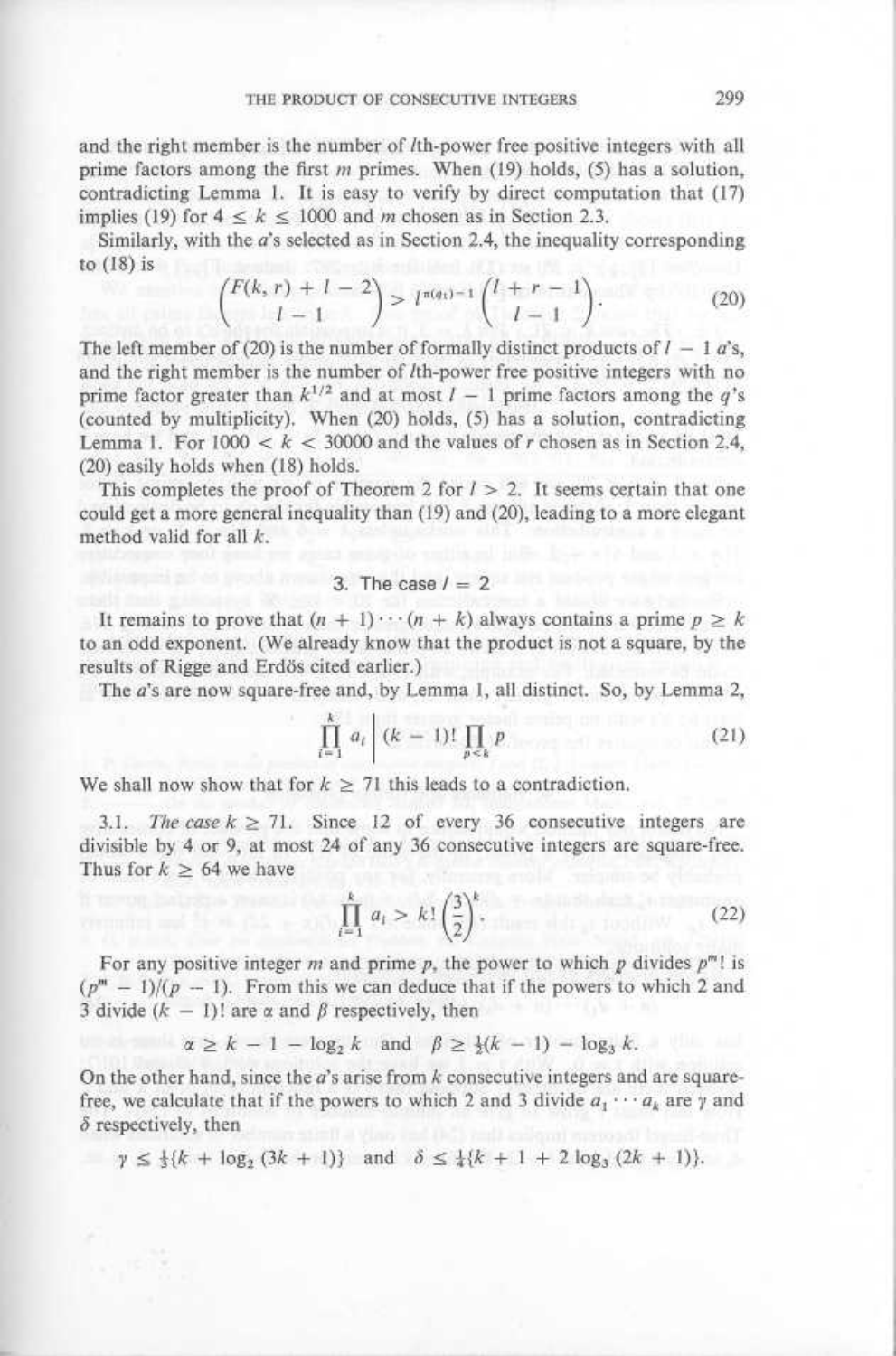Since (21) implies that  $a_1 \cdots a_k \le (k-1)! 2^{\gamma - \alpha} 3^{\delta - \beta} \prod_{p \le k} p$ , we now deduce 300 <br>P. ERDÖS AND J. L. SELFRIDO<br>Since (21) implies that  $a_1 \cdots a_k \le (k-1)! 2^{\gamma - a} 3^{\delta - 1}$ from (22) that for  $k \geq 64$ ,

$$
\left(\frac{3}{2}\right)^k 2^{2k/3} 3^{k/4} < \frac{14}{3} k^2 \prod_{p < k} p. \tag{23}
$$

However  $\prod_{p \leq k} p < 3^k$ , so (23) fails for  $k \geq 297$ . Indeed,  $\prod_{p \leq k} p < e^k$  for  $k \leq 10^8$  by Theorem 18 of [7], so (23) fails for  $k \geq 71$ .

3.2. The case  $k < 71$ . For  $k = 3$ , it is impossible for the a's to be distinct. For  $k = 4$  the only possibility is  $a_1 = 1$ ,  $a_2 = 2$ ,  $a_3 = 3$  and  $a_4 = 6$ . Then  $a_1 a_2 a_3 a_4 = 6^2$ , so

 $(n + 1)(n + 2)(n + 3)(n + 4)$ 

must be a square; but this product equals  $(n^2 + 5n + 5)^2 - 1$  and we have a contradiction .

For  $5 \le k \le 20$ , we will count the number of a's with no prime factor greater than 3; if this is at least 5, it is impossible for the  $a$ 's to be distinct, and we have a contradiction. This works unless  $k = 6$  and  $5/n + 1$ , or  $k = 8$ ,  $7 | n + 1$  and  $5 | n + 2$ . But in either of these cases we have four consecutive integers whose product is a square, and this was shown above to be impossible .

Similarly we obtain a contradiction for  $20 < k \leq 56$  by noting that there are at least 9 a's with no prime factor greater than 5, and for  $56 < k \leq 176$ , where there are at least 21  $a$ 's with no prime factor greater than 7. (This method could be extended. For example, with  $176 < k \le 416$  there are at least 42 a's with no prime factor greater than 11, and with  $416 < k < 823$  there are at least 65 a's with no prime factor greater than 13 .)

This completes the proof of Theorem 2.

## 4. Remarks and further problems

No doubt our method would suffice to show that the product of consecutive odd integers is never a power, in the sense of (1). In fact, the proof would probably be simpler. More generally, for any positive integer  $d$  there must be an integer  $t_a$  such that  $(n + d)(n + 2d) \cdots (n + td)$  is never a perfect power if  $t > t_d$ . Without  $t_d$  this result fails since  $x(x + d)(x + 2d) = y^2$  has infinitely many solutions.

By our methods we can prove that for fixed t,

$$
(n + d_1) \cdots (n + d_k) = x^l, \quad 1 = d_1 < \cdots < d_k \leq k + t \tag{24}
$$

has only a finite number of solutions. Our theorem shows that there is no solution with  $t = 0$ . With  $t = 1$  we have the solutions 4!/3, 6!/5 and 10!/7; perhaps there are no others. Suppose that  $t$  is a function of  $k$ , or of  $k$  and  $l$ . How fast must  $t$  grow to give an infinite number of solutions to  $(24)$ ? The Thue-Siegel theorem implies that (24) has only a finite number of solutions when  $d_k$  and I are fixed, with  $l > 2$ . For fixed k it seems probable that  $\lim_{l \to \infty} d_k = \infty$ .

300  $\begin{array}{c}\n 300 \\
 \end{array}$